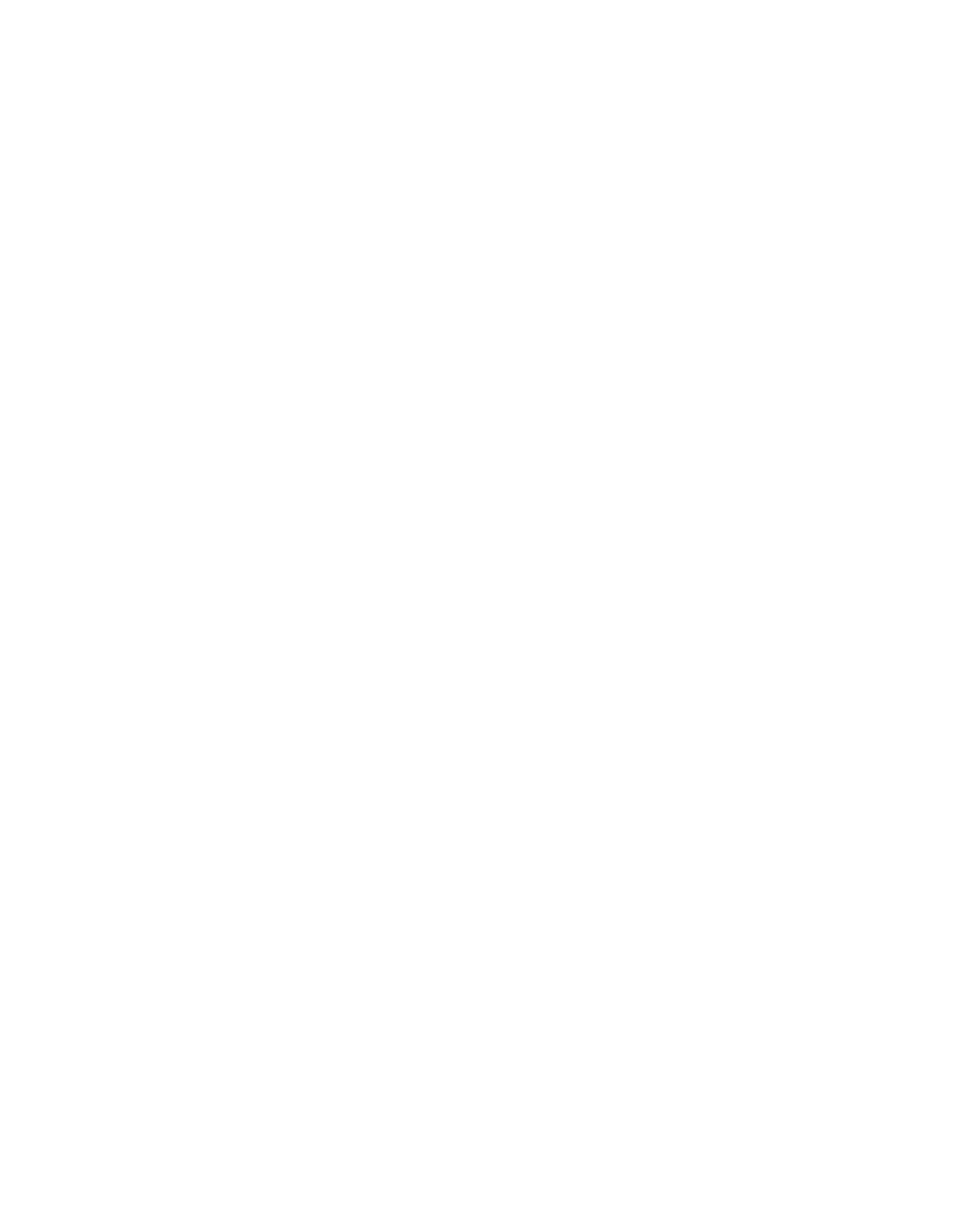# **Achieving Growth through Innovation: The Role of Arts Education in Supporting Economic Sustainability**

C. Brooke Dobni, PhD

#### **Overview**

This position paper is going to address the following 5 points:

- i.) The role of innovation to support sustainability and growth in a mature market economy such as we have in Saskatchewan.
- ii.) The relationship and impact that creativity has on innovation.
- iii.) The role that education, and particularly arts education, plays in the systemic development of creativity and the creative potential of people.
- iv.) The importance of innovation and its relationship to competitiveness.
- v.) Moving an innovative agenda forward in the education system.

Developed economies around the world are in the midst of intense and rapid change. Canada currently has the 14th largest economy in the world. However, this is predicted to drop to  $18^{\text{th}}$ 

Innovation is the creation of new value. It involves generating ideas around products, services and processes, and having a system that manages the implementation of value-creating ideas on a consistent and reliable basis.

or lower over the next 20 to 30 years. Part of the issue is that Canada, including Saskatchewan, has mature economies that experience between two to three percent growth annually. The only way to eclipse this growth is through creating new value, and creation of new value is only possible through innovation. This is particularly important in a province like Saskatchewan given that we are

primarily commodity-oriented and service-based. As a result, it is difficult to achieve growth beyond the organic rate of 2.5% per year (GDP). To grow beyond this, organizations in Saskatchewan will need to create differential value through innovation.

The leading innovation economies in the world which include Sweden, Finland, Germany, Switzerland, and Japan are anchored by a strong and systemic focus on primary, secondary and post-secondary education. Well-educated economies always lead in innovation, and one of the primary drivers of innovation is creativity of people. It is therefore essential that education systems support the development of creative potential amongst students, so that they can continue to be creative in the workplace, and be active contributors to economic growth.

Everyone wants the best possible education for our children, but it's difficult to find agreement on the most appropriate mix of programs, curriculum, tests and approaches to achieve this goal. In schools all across this Province, teachers, parents and administrators are continually making decisions about the skills students will need, and about the best way to use scarce resources to deliver curriculum and meet competing demands. Given the correlation of arts education to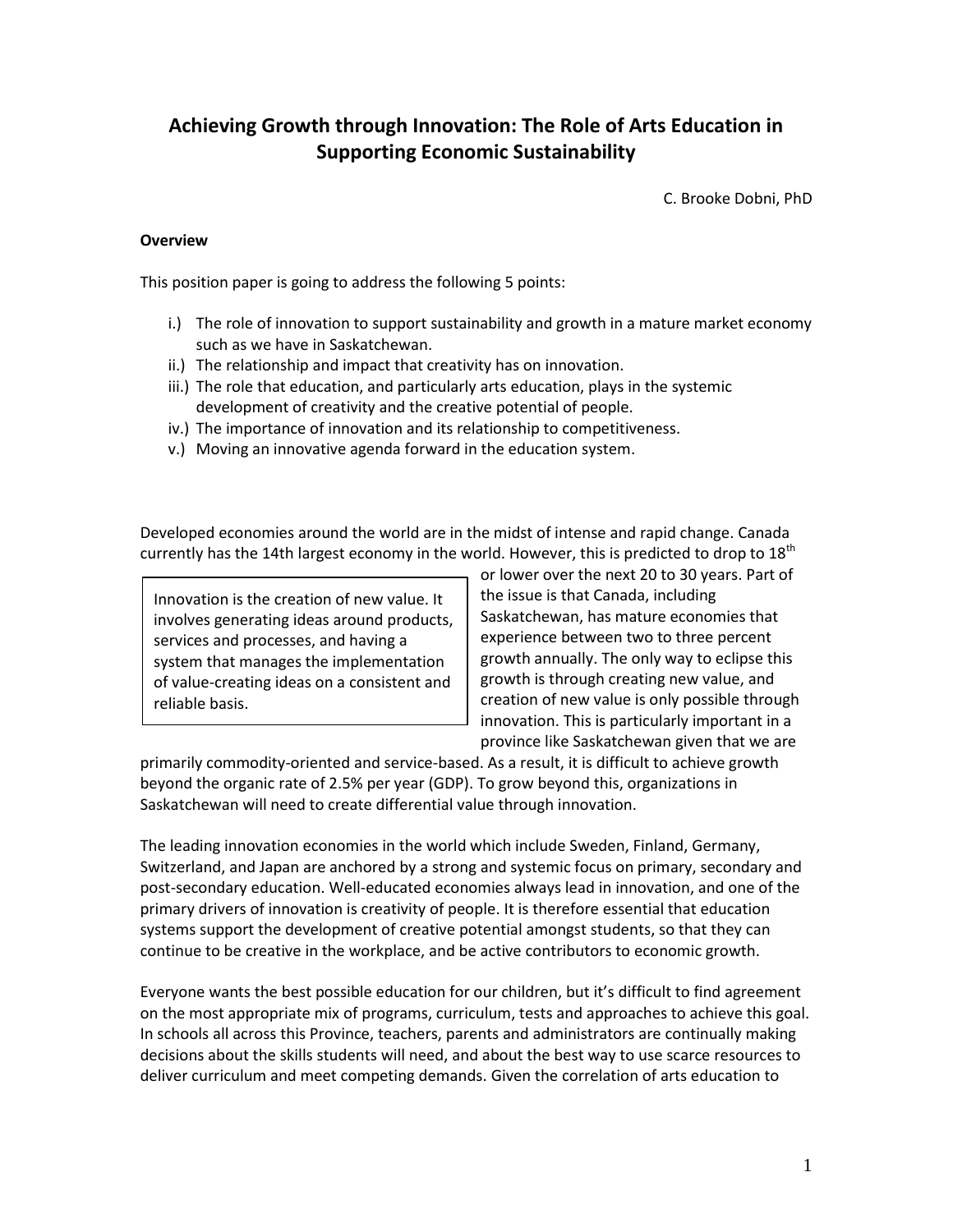creativity, where does it fit in the restructuring of education? Are arts education programs vulnerable?

In fact, arts education has always been implemented inconsistently across the Province. Some schools have extremely strong arts programs, while others give arts education little or no attention in the formal timetable, and offer education in the arts only through extracurricular activities. The fear is that if we continue to downsize and ignore the

Innovative and high quality arts education programs have a direct impact on students' ability to learn, and to be creative. Individuals who are successful innovators have higher than normal exposure to the arts.

central role of arts education in developing an innovative population, the creative potential of pre-k to 12 students will be compromised. It is important to note that public support for arts education in Canada is strong – 72% of Canadians agree that it's important to expose children to the arts (Ontario Arts Council, *Making the Case for Arts Education*), and a growing body of research is proving that arts education helps children develop and learn.

## **The Importance of Innovation**

Innovation is the creation of new value. It involves generating ideas around products, services and processes, and having a system that manages the implementation of value-creating ideas on a consistent and reliable basis. Every organization – ranging from not-for-profit to public sector to publically traded companies – can benefit from a systematic approach to innovation management that creates new value for stakeholders.

The Conference Board of Canada has defined innovation as "the process through which economic and social value is extracted from knowledge through the generation, development, and implementation of ideas to produce new or improved strategies, capabilities, products, services, or processes." This definition is consistent with the enterprise view of innovation required to sustain new value creation in an economy.

Innovation, therefore, is on the top of mind for many organizations. A *Boston Consulting Group*  survey revealed that 64% of senior managers agreed that innovation is a top strategic focus for their organizations. They believe that innovation provides strategic value and is a key differentiator because it can:

- unleash creativity amongst employees which can lead to enhanced value creation;
- decrease costs through increased efficiencies;
- reduce competitive and financial risk;
- create better positioning and performance outcomes;
- lead to higher levels of customer satisfaction and employee satisfaction/retention; and
- elevate employee behaviors and actions beyond that of competitors, which are not capable of being imitated by competitors.

Innovation is tangible, and so are the outcomes for those organizations that successfully adopt innovation. Organizations that possess strong innovation cultures lead their respective industries. For example, the top 25% of companies (as measured by top line financial performance) have innovation orientation scores that range up to 22% higher than bottom quartile performers (Strategian F1000 Survey, 2013<sup>i</sup>). As well, organizations that focus on innovation capabilities report higher profit margins by up to 22% (Jaruzelski and Dehoff, 2010),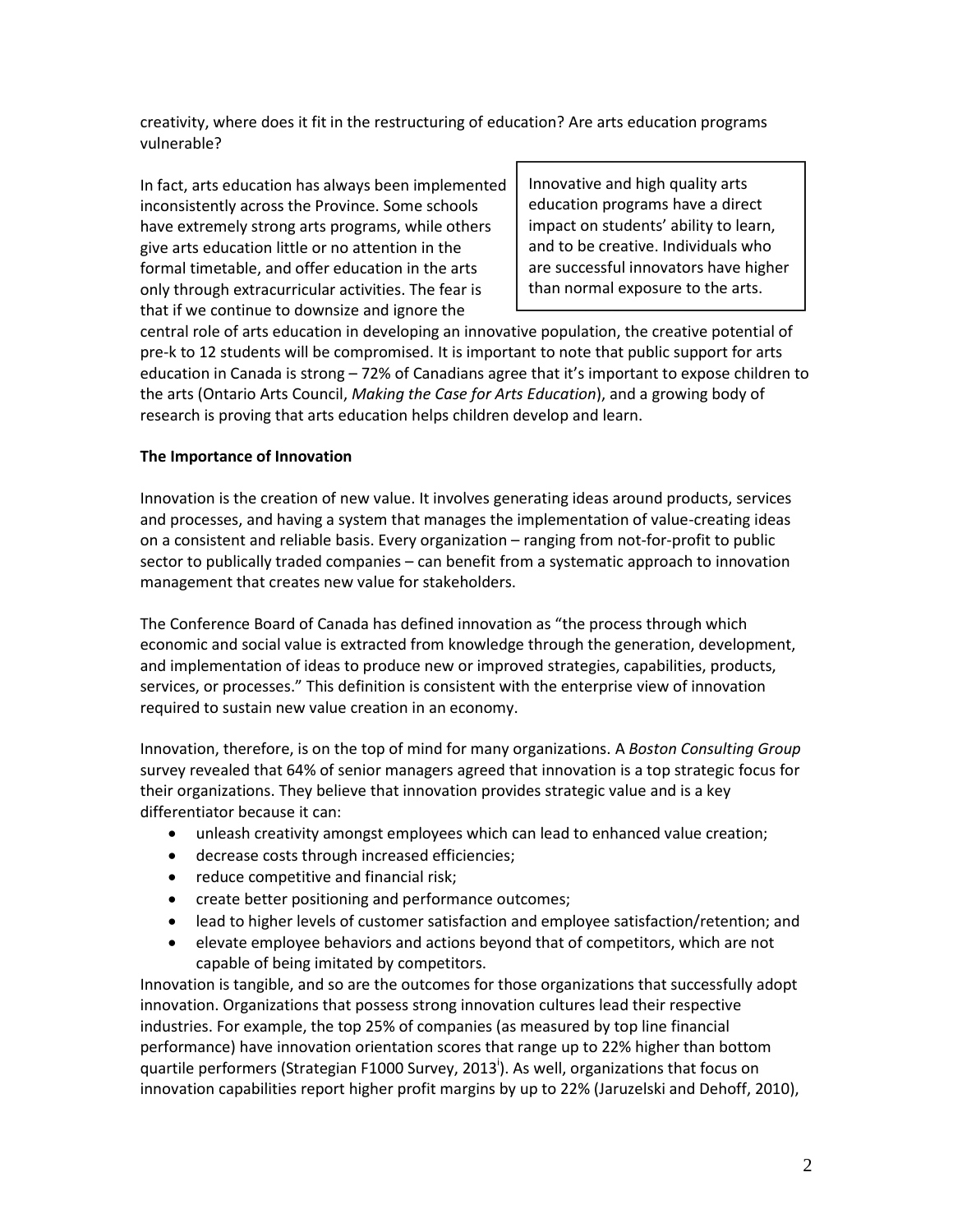and an increase in earnings before interest and taxes of 4% and more than 10 times higher returns from their innovation investments (Arthur D. Little, 2005).

There is a good deal of evidence to support both the financial returns of innovation, as well the non-financial outcomes. Some of the non-financial outcomes include such things as lower employee turnover, less absenteeism, higher productivity, higher levels of optimism, and a better engaged collective spirit.

#### **Characteristics of Innovative Organizations**

Successful organizations recognize the need to continually reinvent themselves in efforts to remain competitive. For these organizations, innovation is a priority. They rely on it to identify opportunities and execute new growth strategies. Organizations that are innovative possess cultures that support value creation through their employees, who are more creative, empowered and engaged.

Innovative organizations are constantly thinking about new and better ways to approach current opportunities and challenges. First and foremost, they continue to break through to the next level because they are constantly defining it. Second, they understand that it is not the organization itself that is innovative; rather it is the sum of the people who, through the way they think and act, allow the organization to be innovative. Third, innovative organizations possess a culture that is proactive and market-driven. The culture is palpable and employees all know why they are at the top of their game. In fact, innovation *is* a culture, which can be described as the collective thoughts and actions of the employees, including their creative capacity and their ability to implement new ideas.

There are a number of drivers of innovation depending on which model one subscribes to. Most models support four key dimensions. These are:

- Innovation Leadership (Context and structure created by management)
- Innovation Resources (Resources provided by the organization for innovation)
- Knowledge Management and Market Orientation (Data and analytics, creativity)
- Innovation Implementation (Execution, implementation, intra-preneurial orientation, alignment, and governance).

It is the role of leaders to create an environment for innovation and ensure that employees are properly trained and resourced in efforts to reinforce necessary innovative behaviors. Thus, leaders need to be as, or more, creative than their employees.

The extent to which these are in place will determine the level of success organizations will have with innovation agendas.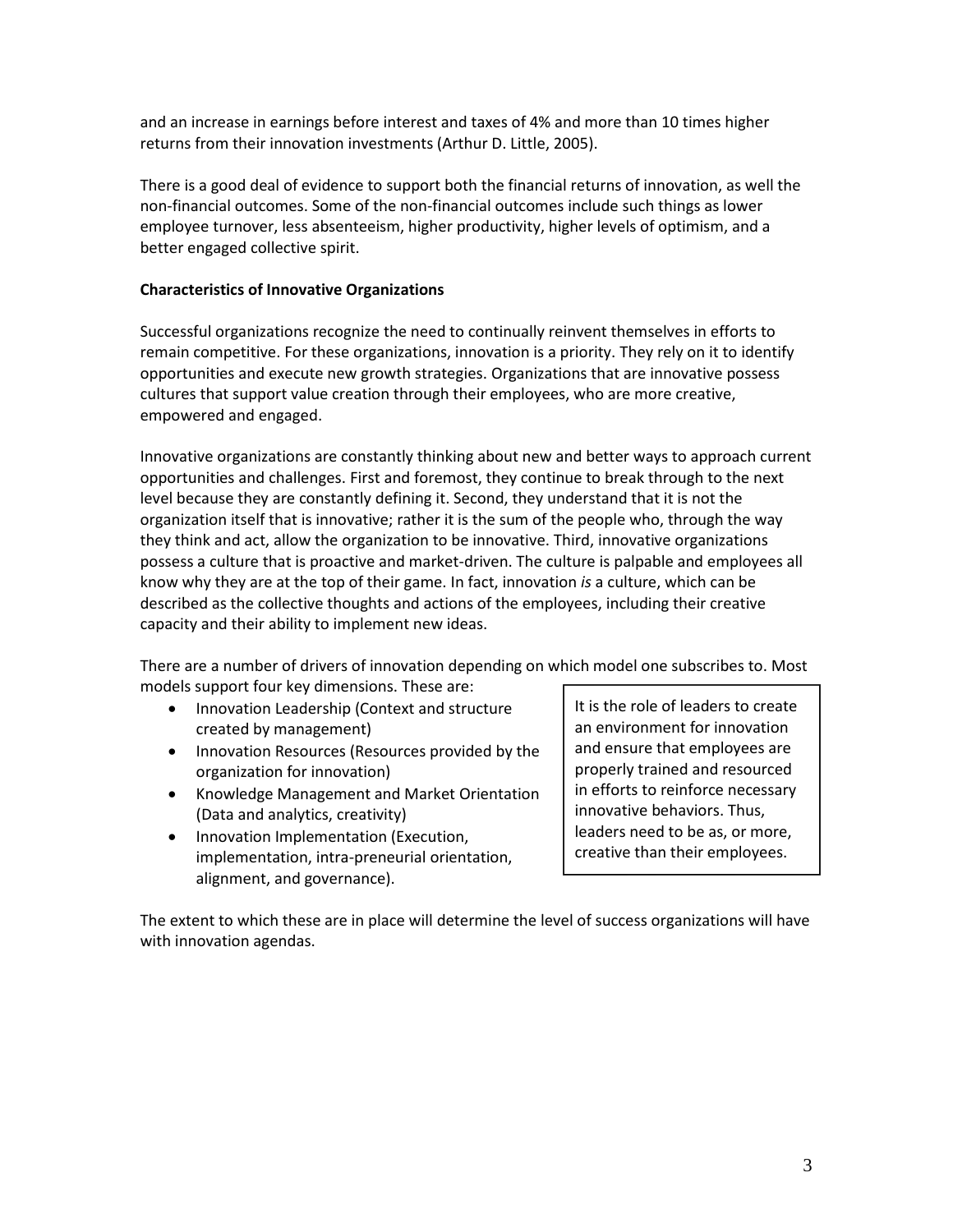#### **Individual Creativity in an Innovative Organizational Culture**

The context created by an organization will determine an employee's ability to innovate. As indicated, innovation is a culture, and culture is best described as how individuals (employees) think and act in relation to supporting the organization's strategy.

Innovation in organizations resides in the ability to define, instill and reinforce an innovation orientation (or culture) amongst employees. Innovation will only flourish under the right circumstances, and often management has to markedly change the context and send the necessary signals to facilitate a change in the way employees think and act. In turn, employees have to respond to these changes and take up the challenges and possibilities under the new management orthodoxies. The ability to successfully do this will ultimately depend on creative leadership, creativity of employees, and the ability of employees to act on value-added ideas.

Creativity is a fundamental requirement in the pursuit of new value, that is, innovation. The types of abilities associated with creativity are foundational in supporting employee-related behaviors necessary to embed innovation in organizations. There is evidence that creative employees are a key driver of innovation in organizations. Individual creativity and entrepreneurial skills drive knowledge generation and subsequent action on that knowledge to create value. Normative data from over 2,000 organizations surveyed suggests that employees want to express creativity, and are motivated to do things differently if given the chance. However, they feel that they do not have enough time or space to develop/express their creative potential. Some of the measures of employee ability to be creative at work include:

- Self-consideration of creativity (i.e. I consider myself to be a creative/innovative person).
- Amount of time/effort by an employee's superior to take the time to get to know the creativity/creative potential of employees.
- The organization's use of an employee's creativity.
- Time/opportunity to develop an employee's creative potential.
- Performance management (monetary and non-monetary rewards) for being creative.
- A determination of whether employees are prepared to do things differently if given the chance to do so.

(Dobni, *InnovationOne constructs to measure and support creativity*)

The key thing to remember is that innovation is driven by the creativity of employees in an organization. Therefore, it is the primary responsibility of the organization's leadership to create an environment that allows employees to excel at innovation. For many organizations, this involves a major change in mindset and involves fundamentally different ways of doing things. Management has to markedly change the context and send the necessary signals to facilitate a change in the way employees think and act. In turn, employees have to respond to these changes and take up the challenges. The ability to successfully do this (achieve an innovation state) will ultimately depend on the propensity of management, the strategic architecture in place to support innovation, and the constituency of employees on whom these efforts are focused.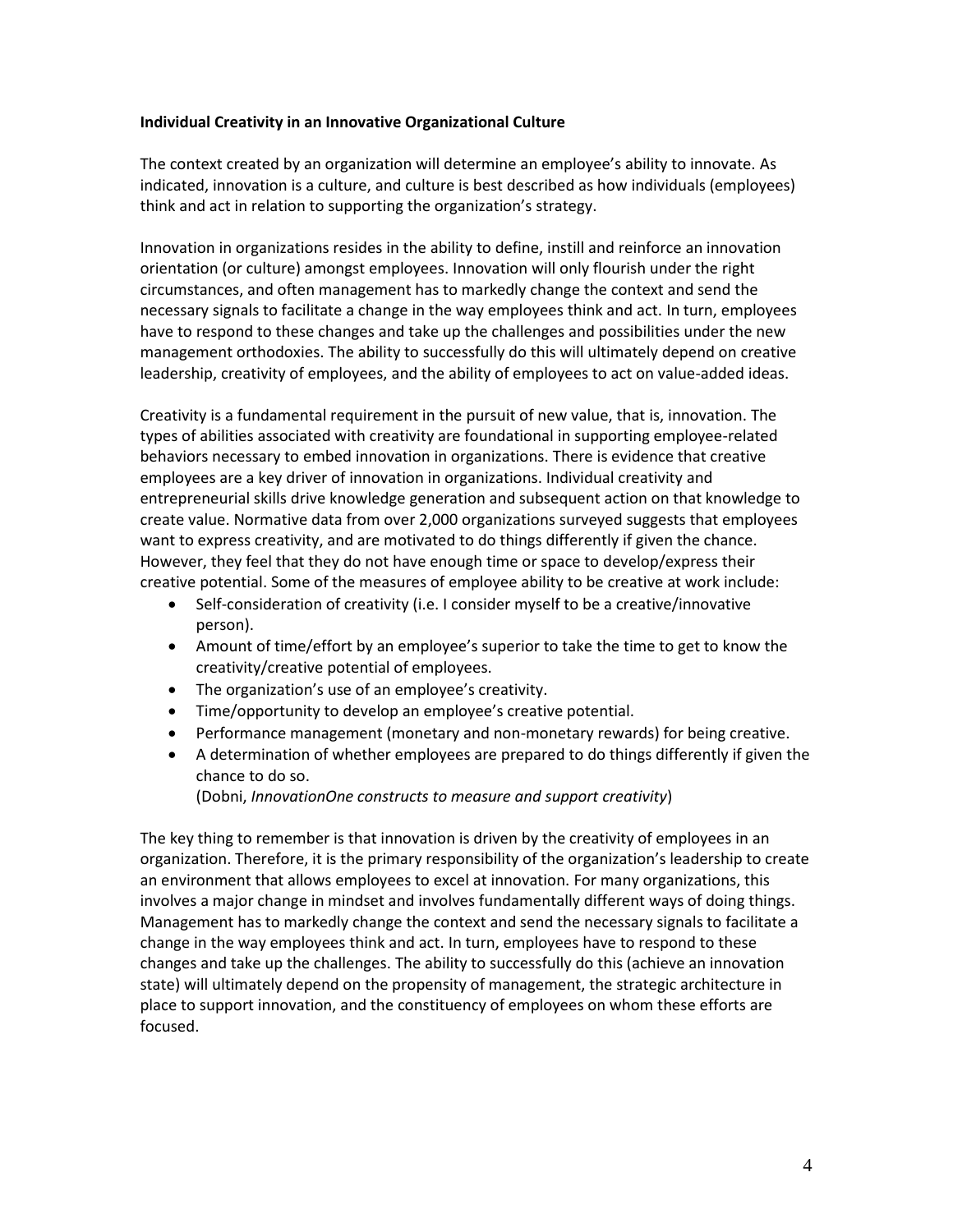#### **The Importance of Developing Creativity**

Creative individuals generate ideas, stimulate curiosity, concentrate, make connections, think divergently, problem-solve, deal with ambiguity and complexity, integrate multiple skill sets, and collaborate with others. They possess self-confidence, persistence, focused attention, and the ability to be intellectual risk takers. These align with the outcomes of contemporary, inquirybased arts educations programs.

A study of Michigan State University Honors College science and technology graduates yielded four striking results: (a) graduates majoring in science, technology, engineering, and mathematics (STEM) subjects are far more likely to have extensive arts and crafts skills than the average American; (b) arts and crafts experiences are significantly correlated with producing patentable inventions and founding new companies; (c) the majority believe that their innovative ability is stimulated by their arts and crafts knowledge; and (d) lifelong participation and exposure in the arts and crafts yields the most significant impacts for innovators and entrepreneurs. (LaMore et. al. 2013)

Creative problem-solving and critical-thinking skills are essential to success in an information and innovation-based economy. For example, in 2010 students with 4 years of arts or music classes in high school and AP/Honors courses scored higher on the Standardized Aptitude Test (SAT). These students scored an average of about 68 additional points on reading and 57 points on math. Not only do SAT scores improve, but all academic outcomes improve as a result of engagement in arts programs, especially in at-risk students.

Arts avocations and related skills also correlate with high degrees of scientific innovation, whether measured by paper citations or by awards such as the Nobel Prize. Scientific success (as measured by various forms of impact, Nobel Prizes, or election to the U.S. National Academy of Science or the British Royal Society) is correlated with the practice of fine arts and crafts into adulthood. In one large study comparing 510 Nobel Prize winners with 4,406 members of the Sigma Xi Scientific Research Society, Nobel laureates were at least 15 (and as much as 35) times more likely to have arts or crafts avocation as an adult (LaMore et. al. 2013).

According to Lamore et. al., a very strong case can be made that arts and crafts education correlates significantly with future success as a scientist or an engineer and that this success can be measured in economically valuable products such as patentable inventions and the founding of new companies.

In the study entitled "The identification and measurement of innovative characteristics of young people," authors Elizabeth Chell and Rosemany Athayde identify five generic skills that underpin innovative behavior and form a set of attributes clearly linked to the innovation process in youth. These attributes include:

- Creativity (imagination, connecting ideas, tackling and solving problems, curiosity);
- Self-efficacy (self-belief, self-assurance, self-awareness, feelings of empowerment, social confidence);
- Energy (drive, enthusiasm, motivation, hard work, persistence and commitment);
- Risk-propensity (a combination of risk tolerance and the ability to take calculated risks); and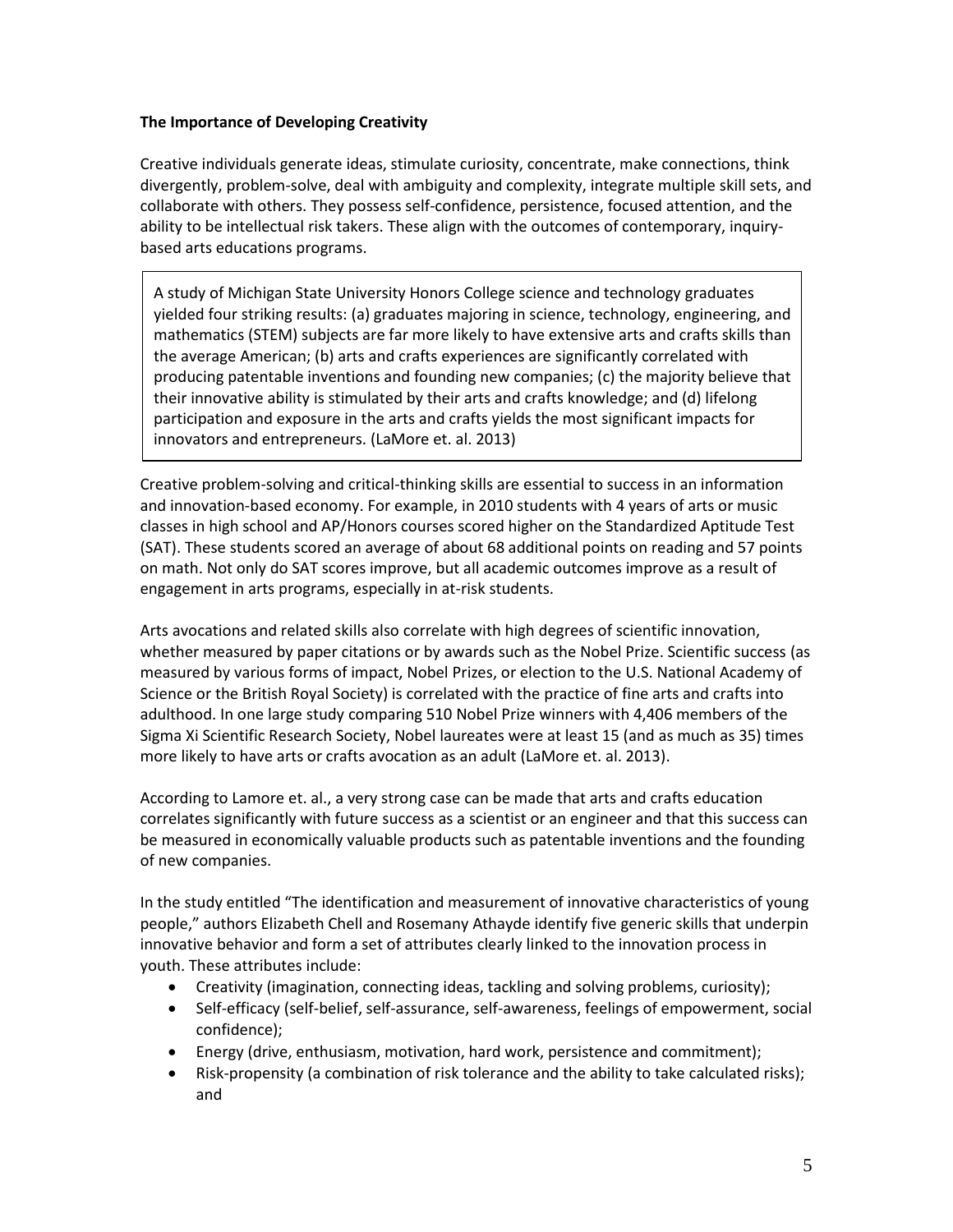Leadership (vision and the ability to mobilize commitment).

The skills were identified through a literature review and through testing the concepts with separate focus groups of young people and teachers from different disciplines in schools and colleges in Greater London and Hampshire. The skills assessed were deemed important for young people's employability and ability to make a wider social contribution.

The five skills tested – including those associated with creativity – match closely those which employers say they most need in their new recruits, but which they too often find missing. Our current economic climate, where enterprises have to adapt to survive, further emphasizes the value of these skills in responding to the major social and economic challenges of today. The development of these skills start with the schools and colleges who are in the best position to develop young people's ability to innovate, and we must consider comprehensive, inquiry-based arts education as fundamental to learning to think creatively (Chell and Athayde, 2009).

## **The Next Steps**

A recent study of innovation in Saskatchewan (*Innovation Saskatchewan*, 2013) identified a number of barriers to innovation, including:

- Lack of an Innovation Strategy in Organizations: The survey illustrated that leaders of Saskatchewan organizations are only beginning to discuss innovation as a key strategy. Leaders are even less successful at entrenching innovation into their strategic plans and developing innovation goals and objectives that can be used to communicate to their employees in a meaningful way.
- Misaligned Performance Management Systems: Organizations also struggle with creating a performance management system that rewards employee innovation. This barrier is even more pronounced because of the lack of innovation strategy, goals and objectives within the organization. The end result is that performance management systems end up rewarding the status quo instead of innovation.

In respect to the education system in Saskatchewan, we need to ask two fundamental questions: i.) how do we support innovation in the education system so that it has long term sustainable benefits for the Province, so that we can contribute to a much larger imperative? and ii.) how can arts education in particular help our schools and society achieve broader education, economic and social goals?

Consideration should be given to a Minister's Advisory Committee – or a government crosssector committee – on innovation. Such a committee could bring together knowledgeable people from all relevant Ministries to create an integrated and systemic "agenda" for innovation in Saskatchewan in general, and within the education system specifically. As highlighted, the impact of system-wide arts education as a foundation to developing creativity and an innovation orientation is well defined.

It is important that this committee be at a level to affect change through its ability to further the discussion in 2 primary areas of focus, i.) innovation promotion, awareness, and training in the education sector, and ii.) knowledge and advancement of innovation. The objectives of this approach include: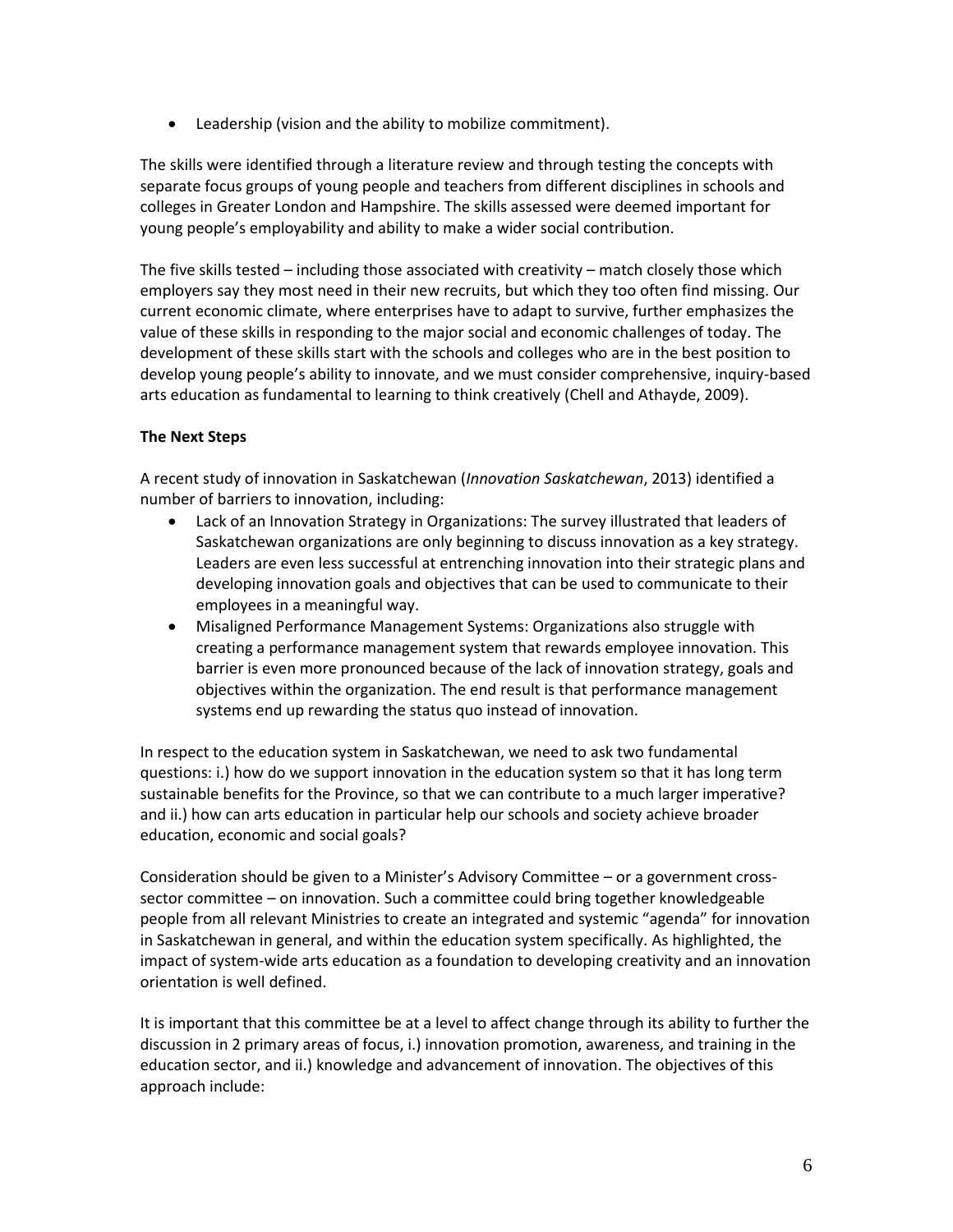- To enhance the innovation orientation within the educational system in Saskatchewan. This will increase the overall innovation orientation of the Province over time.
- To work directly with organizations and the Province in the areas that will have maximal impact in respect to developing and advancing innovation agendas.
- To further examine and consider the evidence that arts education is an essential means of developing creativity in young people.
- To make sure that all Saskatchewan schools or educational organization that are interested in advancing their own innovation culture are supported.
- To advance innovation knowledge, and continually integrate that knowledge into the Saskatchewan perspective with the goal for our Province to assume an innovation leadership position in Canada.
- Provide counsel to assist in the development and promotion of a provincial innovation strategy that focuses on innovation and value creation Province-wide.